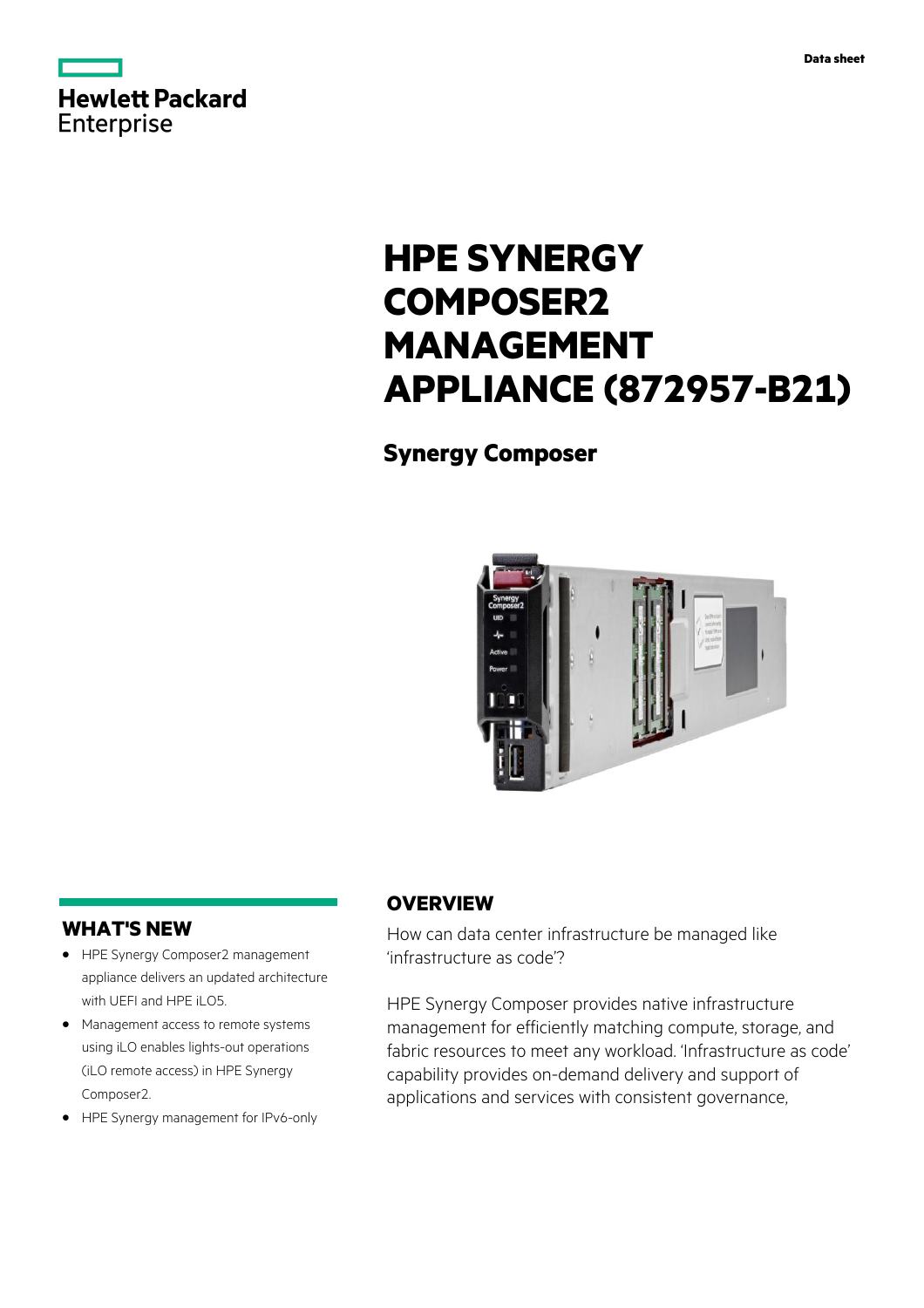operations is supported.

- **·** HPE Synergy Composer2 enhances performance for faster lifecycle operations at scale with excellent user interface responsiveness.
- **·** Secure Boot in HPE Synergy Composer2 prevents tampering by validating the OS Bootloader and OS kernel (and kernel modules and drivers).
- **·** Secure Start in Composer2 validates the iLO5 firmware and UEFI BIOS using Silicon Root of Trust for attack resilience. Other protections limit access to iLO5 and lockdown the UEFI BIOS and OS kernel.

compliance, and integration. This is a paradigm shift in managing infrastructure. Software-defined architecture autodiscovers and self-assimilates HPE Synergy resources for immediate use with template-driven operations. This intelligence increases the speed, efficiency, and reliability of operations. HPE Composer deploys, monitors, and updates the infrastructure from a single interface or from the Unified API. HPE Synergy infrastructure supports virtualized, containerized, and bare metal workloads for traditional and cloud environments. Resources can be updated, flexed, and redeployed with minimal service interruptions.

### **FEATURES**

#### **One Infrastructure for Any Workload**

HPE Synergy Composer matches a powerful software architecture to the flexible HPE Synergy hardware infrastructure. Software-defined management, powered by HPE OneView, eliminates complexity by quickly matching physical and virtual resources to bare metal, virtualized, and containerized workloads.

Automatically discover the available compute-storage-fabric resources, bring them under monitoring, and display them for use in a single management domain. HPE Synergy Composer quickly organizes all types of infrastructure resources for use -- the essence of 'infrastructure-as-code'.

Increase productivity and control across a hybrid cloud environment by using HPE Synergy Composer to support both current- and next gen- applications, while accommodating diverse infrastructure requirements and service level objectives.

#### **Deploy at Cloud-like Speed and Scale**

HPE Synergy Composer is a paradigm shift in how to manage infrastructure because it reduces manual interaction and human error, by implementing change operations automatically and capturing the best practices of your experts into templates.

Powerful templates capture best practices and efficiently use resources, including creation of logical infrastructures to provision at near-instant speeds and meet application needs. Templates in HPE Synergy Composer can manage compute, storage, and fabric resources -- and even system images!

Scaling is simple and automated. Additional capacity is self-assimilated into larger flexible pools to reduce operational complexity as hardware grows. This capability to quickly add groups of similar physical and logical resources saves time and money as you grow your environment.

Accelerate application and service delivery time by precisely composing and recomposing logical infrastructures at near-instant speeds. Stand up services in minutes with a single line of code and create environments like those of public cloud providers in your own data center on-premise.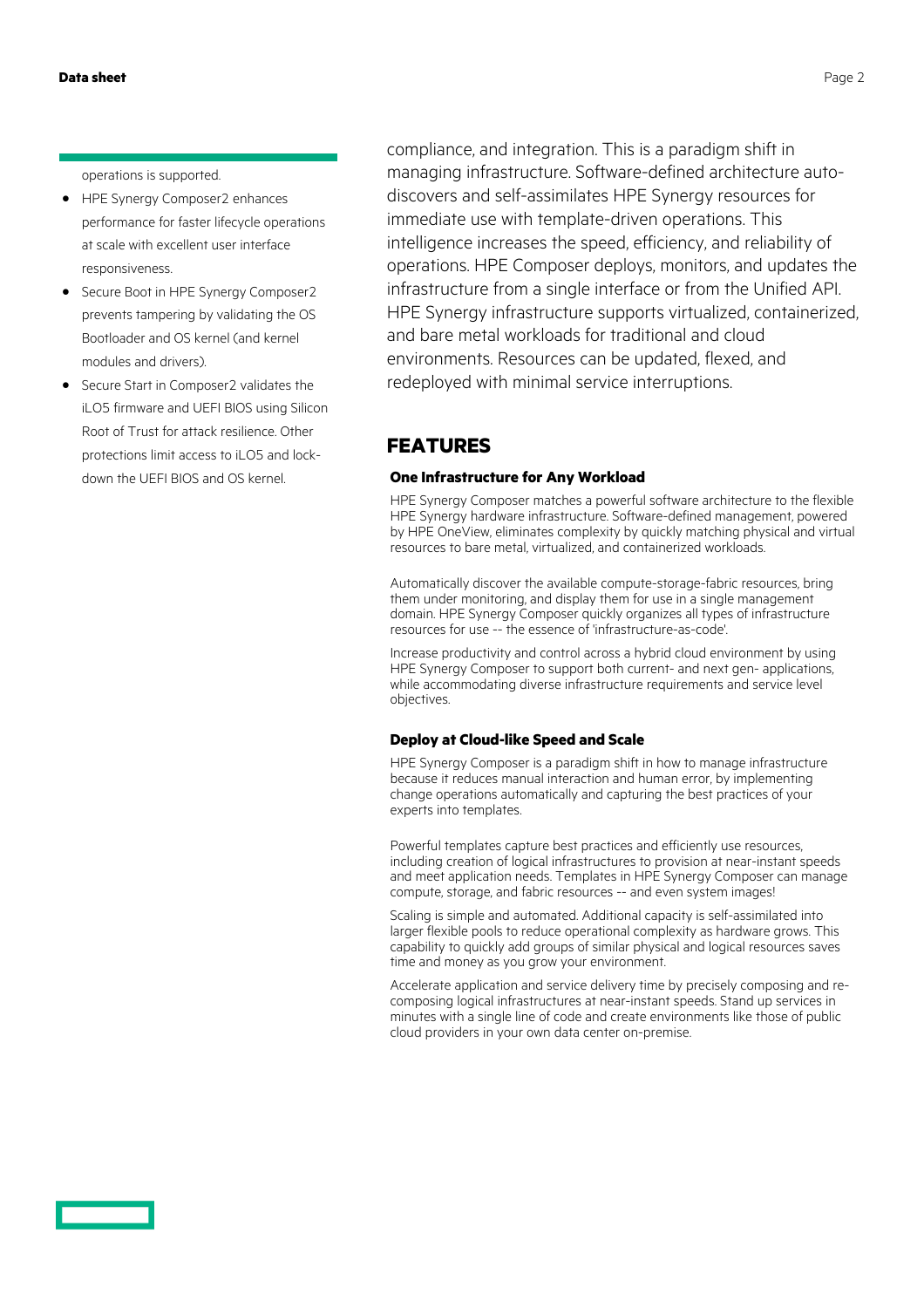#### **Automate Everyday Operations**

Simplify IT operations, free stranded capacity, and efficiently manage your environment using the software-defined intelligence of HPE Synergy Composer. Using a single interface for multiple tools allows your administrator or team of administrators to quickly implement lifecycle operational changes.

Eliminate downtime with non-disruptive firmware/driver updates that can update multiple frames to a new baseline while unifying updates for all components. Firmware and OS driver updates are controlled by server profiles and can be staged for activation during a maintenance window to reduce outages.

Updates, from tested releases of component software, are securely handled using a dedicated data network (separate from the management/control network) with redundant path configurations. HPE Synergy out-of-band management offers a dedicated 10 Gbps bandwidth for added security and control.

Server profile templates are powerful software constructs which comprehend compute, storage, and network resources for 'infrastructure-as-code' control. Templates 'monitor, flag, and remediate' out-of-compliance elements in individual server profiles to aid automation using inheritance properties.

Secure your Synergy systems operations beyond mere perimeter security -- to prevent, detect, and recover from threats. HPE Composer further ensures security by using HPE's Silicon Root of Trust to validate the firmware in use to prevent tampering. Security for continuous operations is essential!

#### **Develop Apps Faster and Smarter**

Accelerate your business with a developer-friendly infrastructure that allows you to automate your operations and applications with an extensive partner ecosystem. HPE Synergy Composer is fully-programmable to your continuous build, test, and deployment of applications.

Automation is delivered in HPE Synergy Composer by using a Unified API. This RESTful API provides simple access for fast policy-based operations -- which can include discovery, search, inventory, configuration, provisioning, updates, and diagnosis of the HPE Synergy infrastructure.

Traditional environments can automate processes and design workflows to meet their needs, eliminating multiple time-consuming scripting tools and interfaces. Popular tools such as Microsoft® Systems Center and VMware vCenter® Server use this fully-programmable API to integrate with HPE Synergy.

Operational control and automation of HPE Synergy can be used by applications like Ansible, Chef, and Puppet to achieve productivity for DevOps. Physical resources are presented in the same way as virtual and public cloud resources, so DevOps tools can provision instantly and programmatically.

Developers and users can control HPE Synergy infrastructure programmatically using the Unified API to create a hyper-connected data center. Automate operations and workloads, create DevOps-ready infrastructures, construct cloud infrastructure, or deploy containerized micro-service applications.